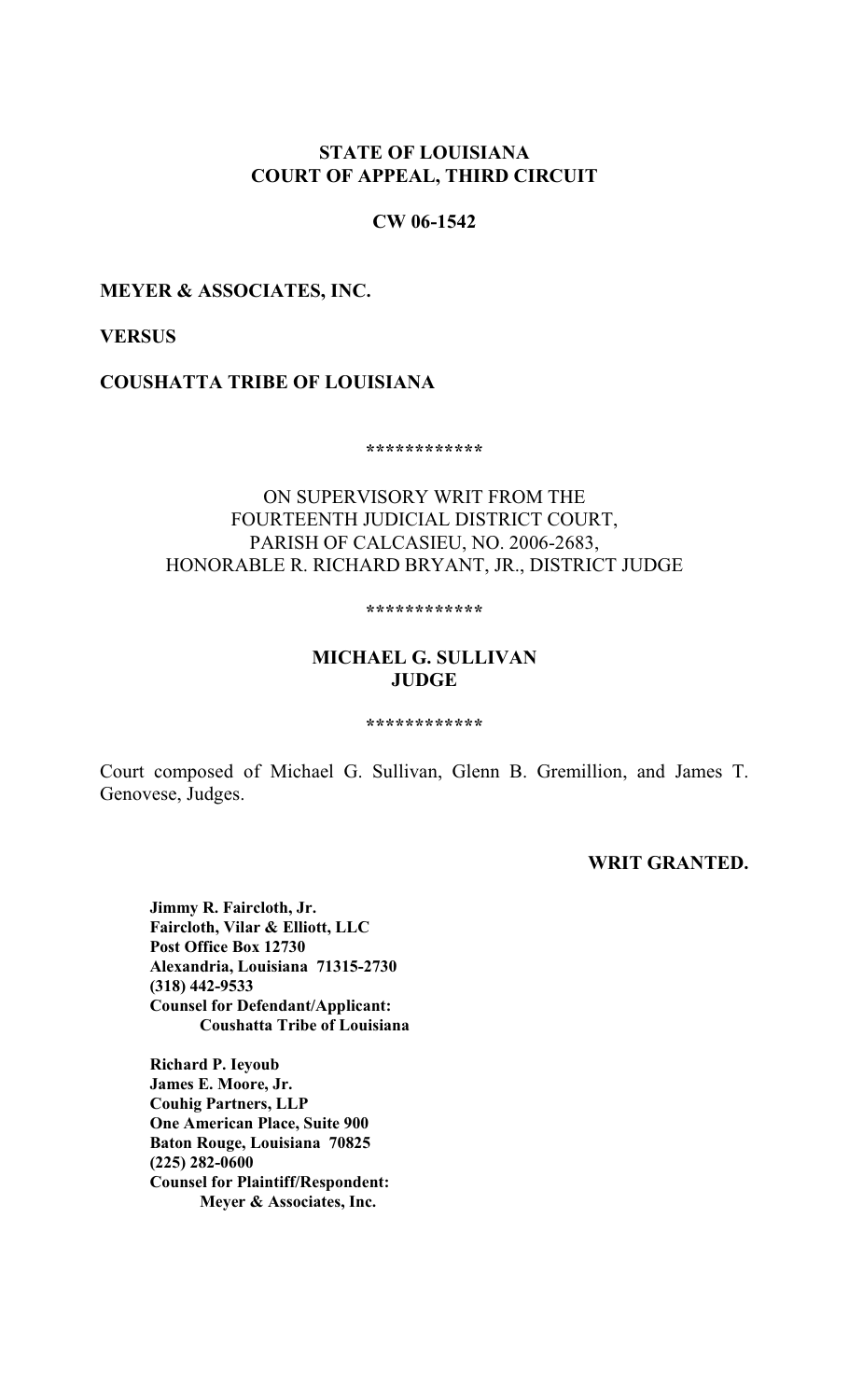**Lynn H. Slade Modrall, Sperling, Roehl, Harris & Sisk, PA Bank of America Centre 500 Fourth Street N.W., Suite 1000 Albuquerque, New Mexico 87102 (505) 848-1800 Counsel for Plaintiff/Respondent: Meyer & Associates, Inc.**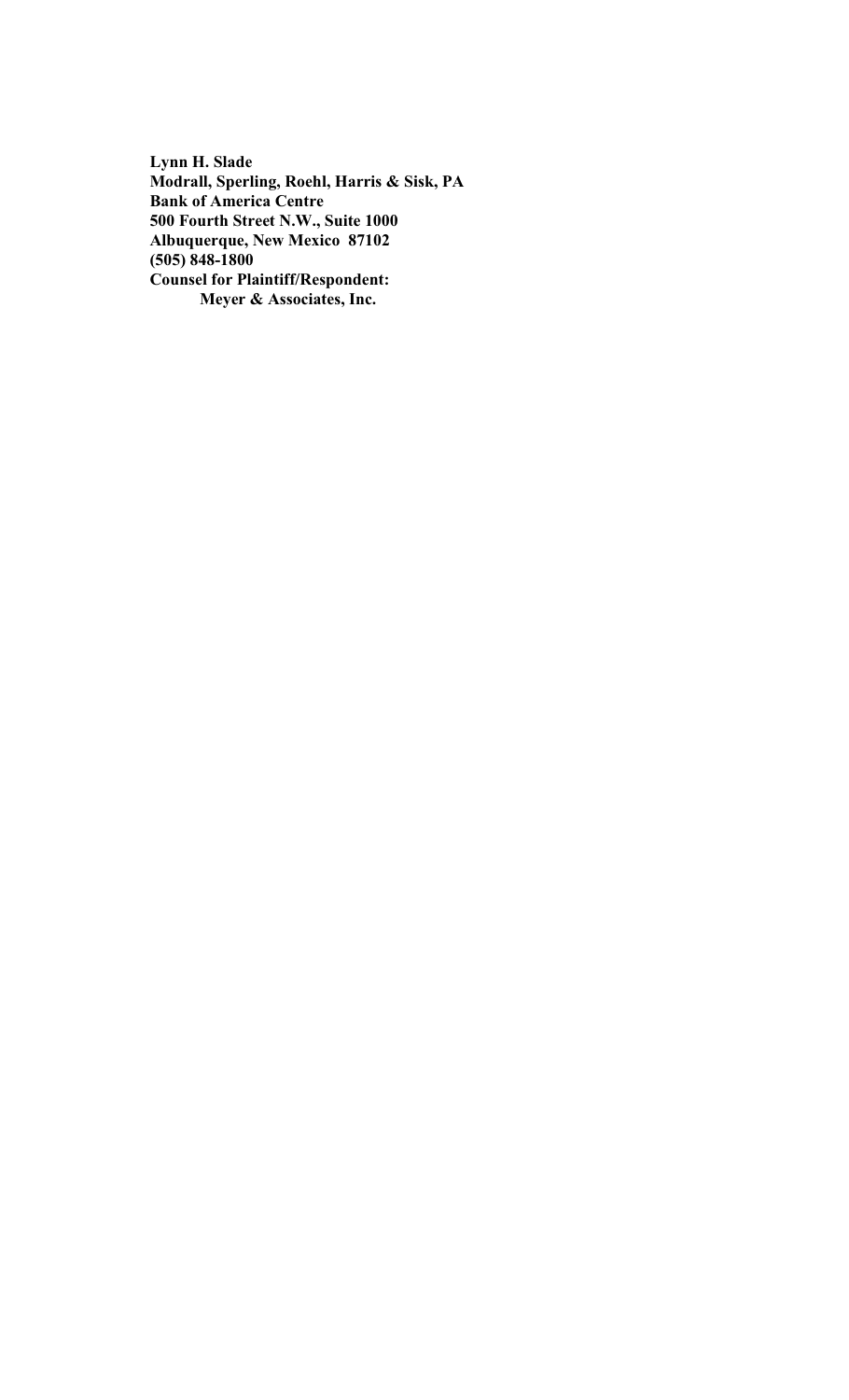SULLIVAN, Judge.

In this writ application, the Coushatta Tribe of Louisiana (Coushatta) urges that the trial court erred in determining that it had subject matter jurisdiction in this matter and that its Tribal Court, not the trial court, should determine whether the Tribal Council's Chairman and/or his designee had authority to waive Coushatta's sovereign immunity in a series of contractual agreements. For the following reasons, we stay this matter to allow the Tribal Court to make this determination.

# *Facts*

Coushatta is a federally recognized Indian tribe with its reservation located approximately three miles north of Elton in Allen Parish, Louisiana. It is governed by a Tribal Council, consisting of a Chairman and four Council members.

In 2001, Coushatta entered into a contractual relationship with Meyer and Associates, Inc. (Meyer). Meyer, a general consulting engineering firm, contracted to provide professional services to Coushatta in connection with a capital improvement program it had instituted. Their agreement was initially set forth in an Agreement for Professional Services.

On January 14, 2003, Coushatta and Meyer entered into an Interim & Definitive Supplemental Agreement to Existing Agreement for the development of a Power Program (Supplemental Agreement). In furtherance of Coushatta's stated interest in developing potential energy projects and a related industrial park to diversify its economic welfare, the Supplemental Agreement provided for the design, construction, maintenance, and operation of an electric-power-generating facility (Power Plant Project). It revised the Agreement for Professional Services in a number of respects. Thereafter, Memoranda of Agreement were executed which also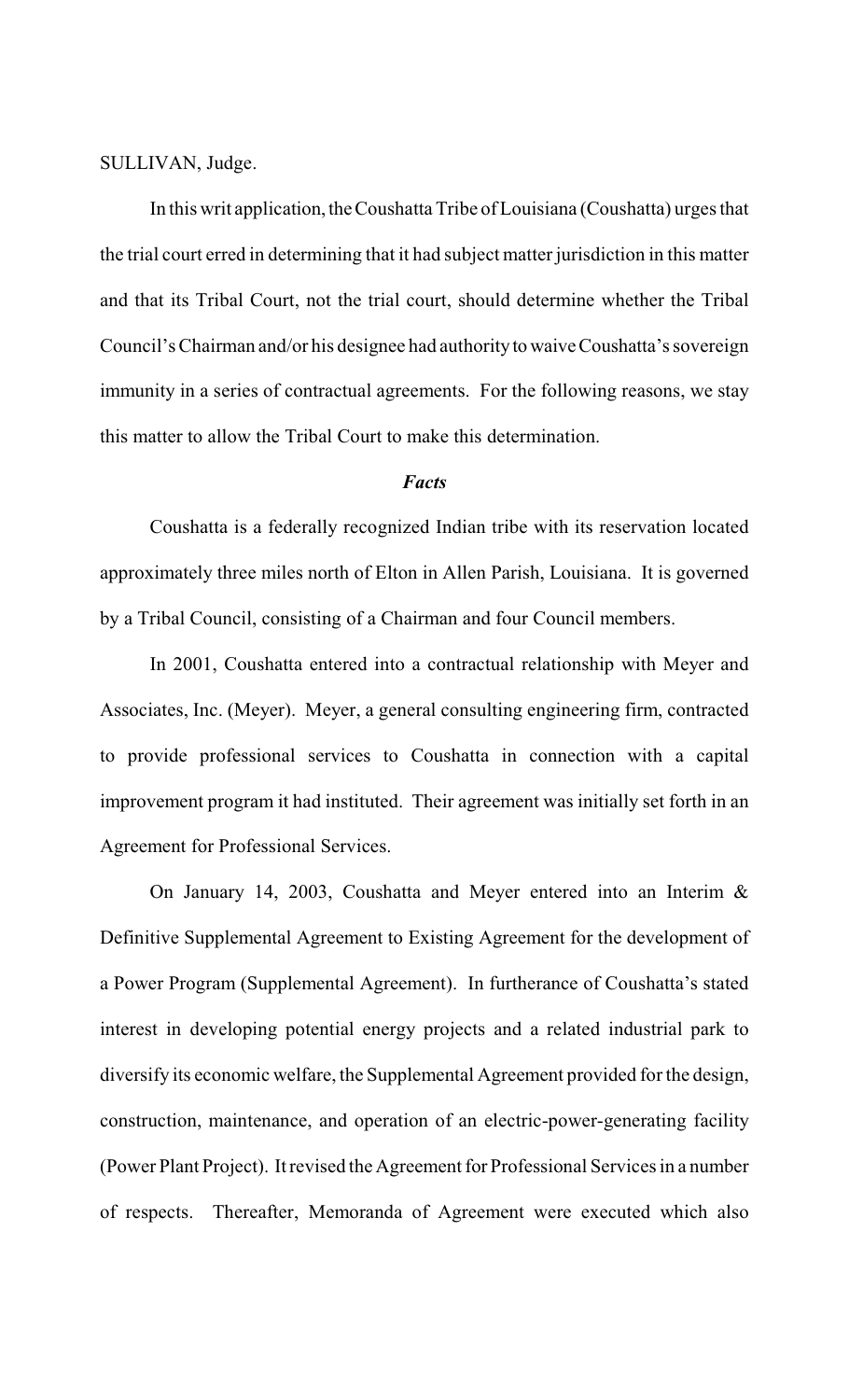amended the Supplemental Agreement. Pursuant to the terms of the contracts, Coushatta committed to invest millions of dollars in the Power Plant Project.

After disputes arose in the execution ofthese joint venture contracts, Coushatta filed suit in its Tribal Court on April 26, 2006, against Meyer and Richard T. Meyer, seeking a declaratory judgment, injunctive relief, and damages for actions arising out of these contracts. On June 6, 2006, Meyer filed suit in the Fourteenth Judicial District Court for the Parish of Calcasieu against Coushatta. Meyer then filed motions to dismiss Coushatta's suit with the Tribal Court, challenging that court's jurisdiction.

Thereafter, on July 7, 2006, Coushatta sought to stay the trial court proceedings on the basis of lis pendens and the exhaustion of tribal remedies doctrine. It also filed an Exception of Lack of Subject Matter Jurisdiction. Coushatta contended that this state court proceeding should be stayed because its suit was pending in Tribal Court before Meyer filed suit in state court and that, pursuant to the federal jurisprudential doctrine of exhaustion of tribal remedies, the Tribal Court should be allowed to determine whether or not Coushatta waived its sovereign immunity. Coushatta further asserted that the trial court did not have subject matter jurisdiction because its January 14, 2003 Resolution did not waive sovereign immunity as required by Tribal ordinance.

Meyer urged in opposition that the above-cited contract provisions waived Coushatta's sovereign immunity, that the Tribal Council representatives who signed the contracts had authority to do so, that the Tribal Court does not have jurisdiction to proceed, and that this litigation is properly before the Fourteenth Judicial District.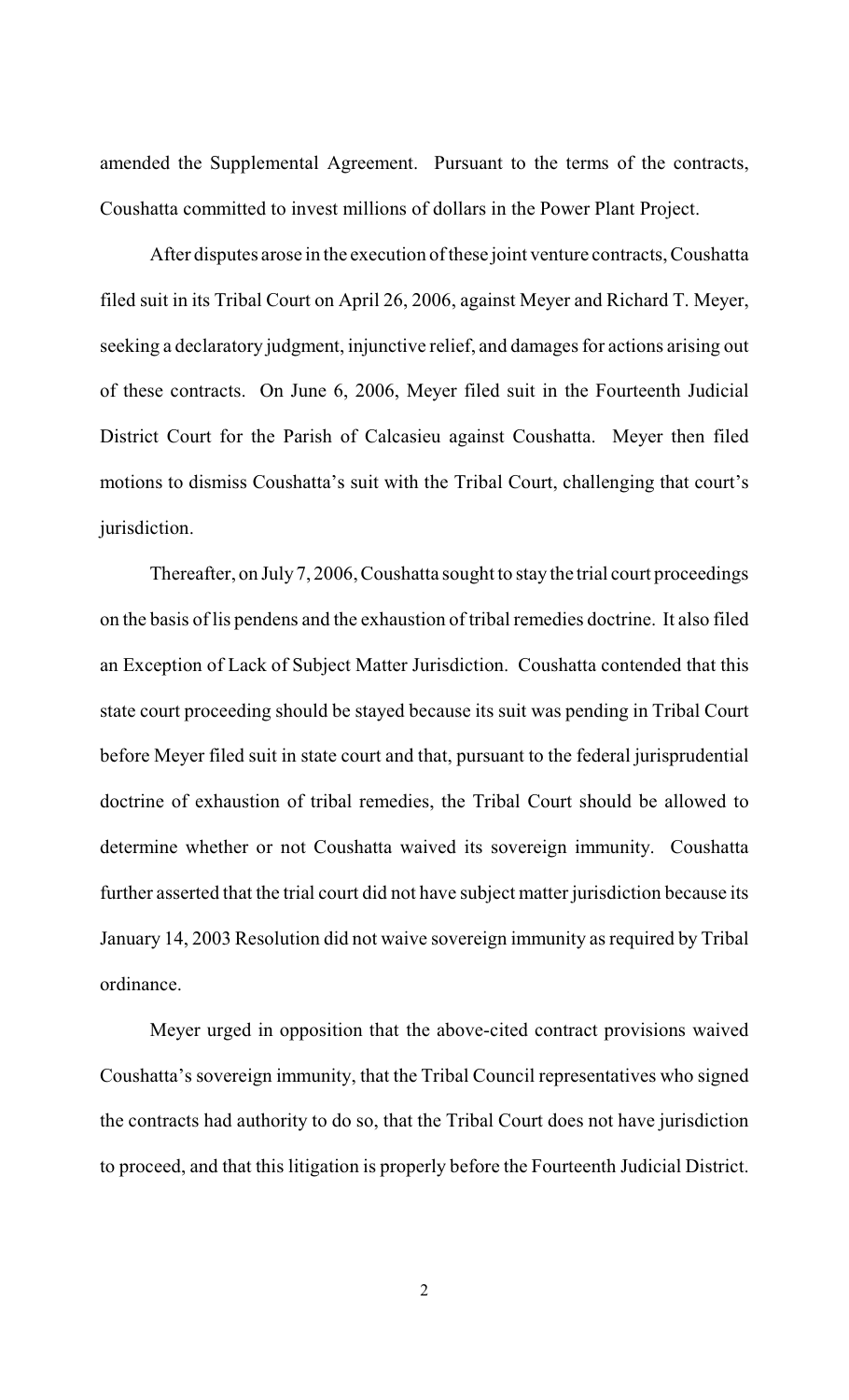At a hearing held on October 31, 2006, the trial court denied Coushatta's request to stay these proceedings on the basis of lis pendens and took the other issues under advisement. In its Reasons for Judgment, the trial court held that the exhaustion of tribal remedies doctrine does not apply to this matter and denied Coushatta's Exception of Lack of Subject Matter Jurisdiction.

Coushatta filed this writ application, urging that the trial court erred in failing to stay this proceeding to allow the Tribal Court the first opportunity to determine whether it validly waived its sovereign immunity and in finding that the trial court had subject matter jurisdiction.

#### *Discussion*

# *Appeal versus Writ*

Meyer argues that this writ application should be denied because Coushatta has an adequate remedy through an appeal. We do not agree. If Coushatta's writ application is not considered, it must participate in these proceedings to a final judgment before it can appeal, and its defense of sovereign immunity will be effectively lost. *Guidry v. Shelter Ins. Co.*, 535 So.2d 393 (La.App. 3 Cir. 1988).

# *Sovereign Immunity of Indian Tribes*

Pursuant to federal law, Indian tribes are subject to suit only where authorized by Congress or the tribe has waived its sovereign immunity. *Kiowa Tribe of Ok. v. Mfg. Techs., Inc*., 523 U.S. 751, 118 S.Ct. 1700 (1998). In *Kiowa*, the Court reiterated its long-held position that "[t]ribes enjoy immunity from suits on contracts, whether those contracts involve governmental or commercial activities and whether they were made on or off a reservation." *Id*. at 760, 118 S.Ct. at 1705. Unless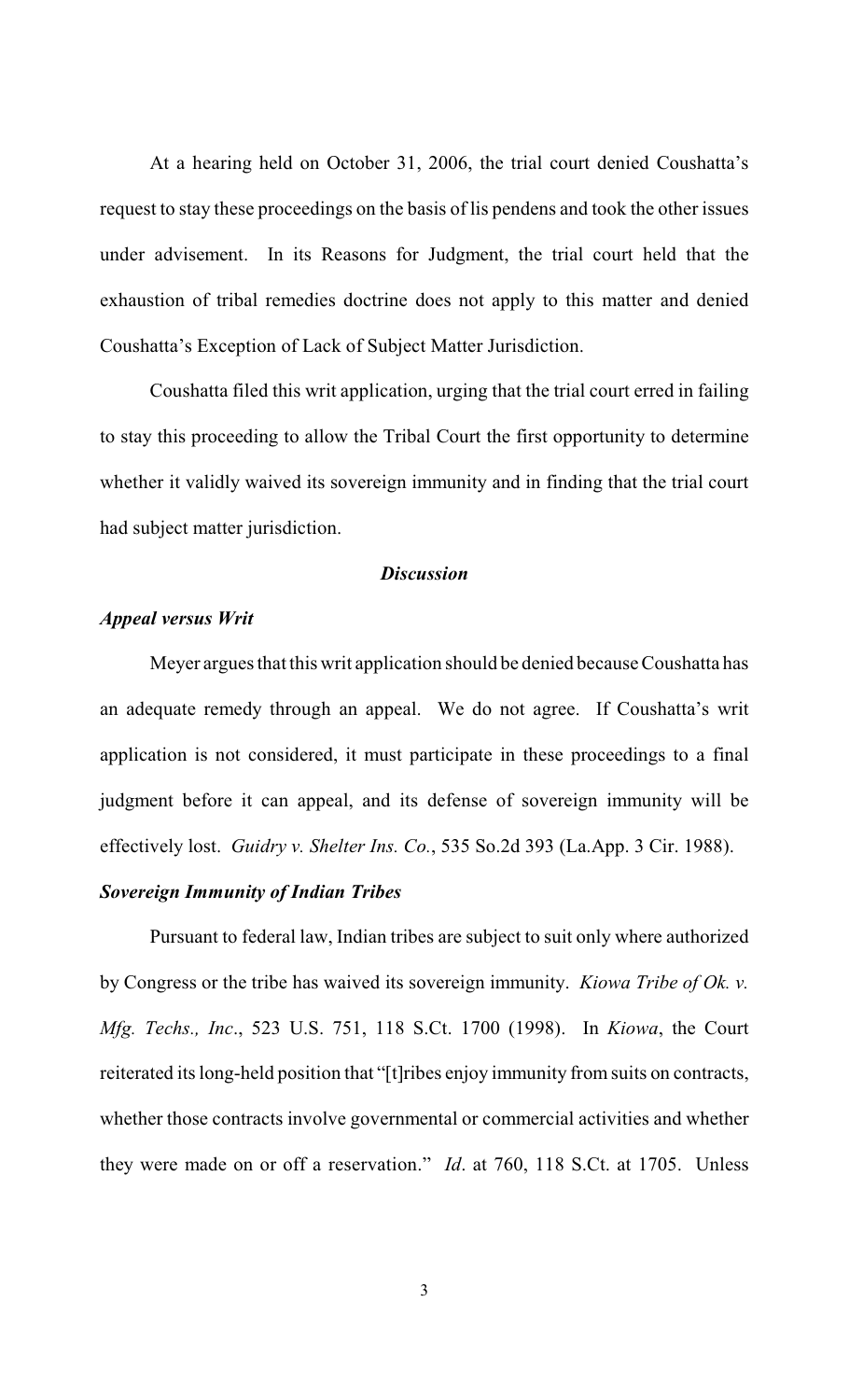Congress abrogates this immunity or the tribe waives it, immunity governs contractual claims against the tribe. *Id.*

An Indian tribe's waiver of sovereign immunity must be clear and express but need not employ the specific words "waive" and "sovereign immunity" to be effective. *C & L Enters., Inc. v. Citizen Band Potawatomi Indian Tribe of Ok.*, 532 U.S. 411, 121 S.Ct. 1589 (2001). A tribe's agreement "by express contract, to adhere to certain dispute resolution procedures" and to be bound by those resolution procedures has been held to constitute an explicit waiver of sovereign immunity. *Id*. at 420, 121 S.Ct. at 1595.

At the heart of this matter are various provisions in the agreements executed by Coushatta and Meyer which they contend address sovereign immunity. The Agreement for Professional Services provided that it would be "governed by the law of the state in which the principal office of the CMC [Coushatta] is located" and that binding arbitration would be utilized to resolve any disputes that arose with enforcement of the arbitration being enforced in the Coushatta Tribal Court.

The Supplemental Agreement was the subject of a lengthy and detailed Resolution passed by the Tribal Council the same date which authorized the Tribal Chairman "to negotiate and execute all necessary Agreements with Meyer and Associates, Inc." and "to negotiate and execute . . . all Other Agreements as may be necessary to Develop and Implement the [Power Plant Project]." It also authorized the Tribal Chairman to designate someone to act in his stead in conjunction with the Power Plant Project. The Resolution did not, however, specifically waive sovereign immunity.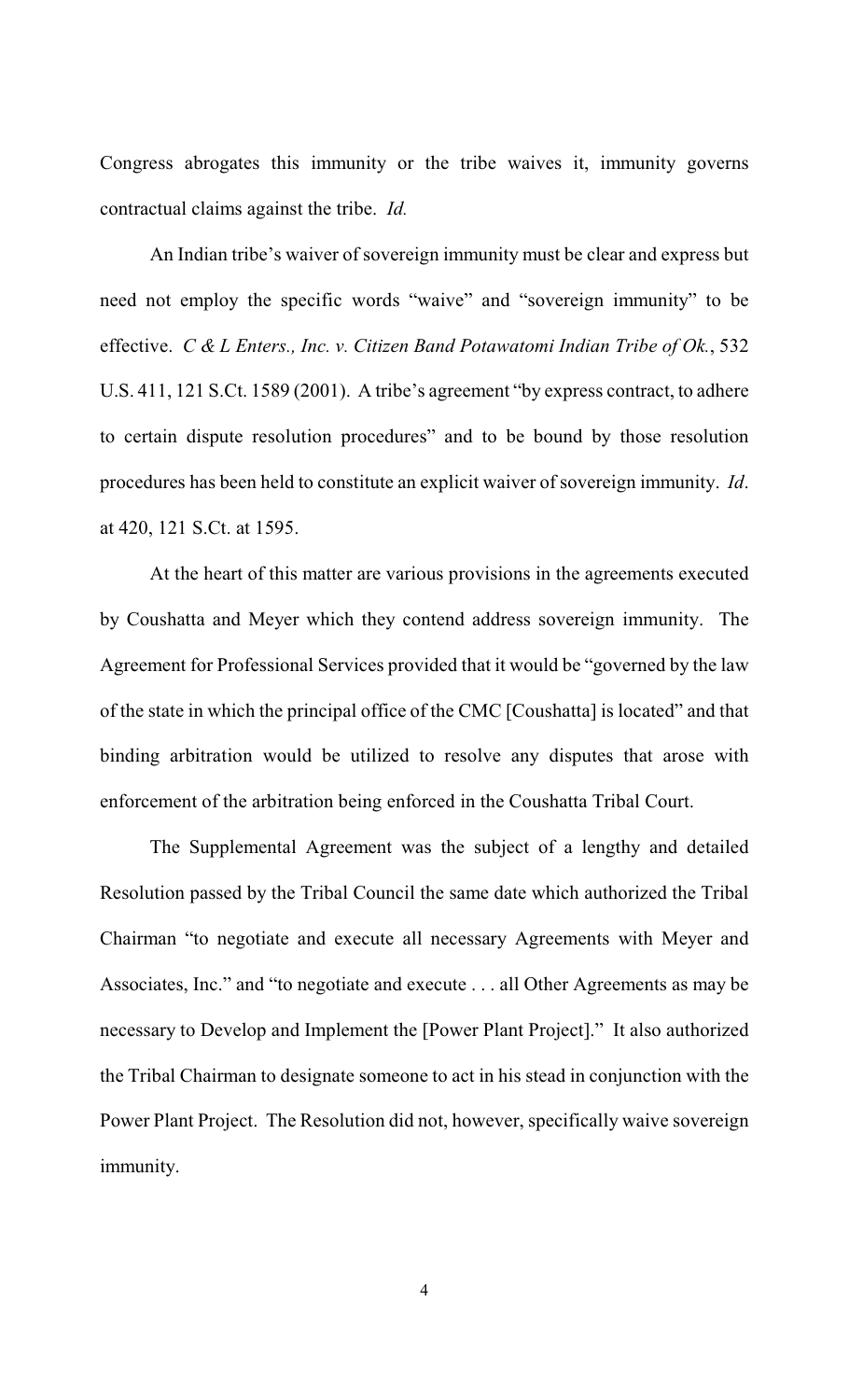The Supplemental Agreement revised the Agreement for Professional Services in a number of respects, one being that it and amendments thereto would be "interpreted, governed and construed under the laws of the State of Louisiana." In the Supplemental Agreement, the parties also "irrevocably consent[ed] to the jurisdiction" of Louisiana state courts and agreed that any dispute arising under the contract would be heard "by a court of competent jurisdiction in the Parish of Allen, or any other Parish mutually agreed to, State of Louisiana," and Coushatta "specifically waive[d] any rights, claims or defenses to sovereign immunity" with regard to the Agreement. The subsequent Memoranda of Agreement provided that, if either party had to file suit, it had to be "filed in the Fourteenth Judicial District Court, State of Louisiana."

Coushatta contends that it did not waive its sovereign immunity and is not subject to suit in state court because the January 14, 2003 Resolution does not satisfy its Judicial Code's requirements for waiver of sovereign immunity. Title 1, Section 1.1.05 of Coushatta's Judicial Code provides:

The Coushatta Tribe of Louisiana, as a sovereign government, is absolutely immune from suit . . . Nothing in this code shall be deemed to constitute a waiver of the sovereign immunity of the Coushatta Tribe of Louisiana except as expressly provided herein or as specifically waived by a resolution or ordinance approved by the Tribal Council specifically referring to such.

Coushatta urges that the trial court should have abstained from exercising jurisdiction and not addressed the issue of waiver of sovereign immunity in light of federal policy considerations which favor allowing tribal courts to determine whether they have jurisdiction to adjudicate matters pending before them.

Meyer urges that Coushatta waived its sovereign immunity by executing the Agreement for Professional Services, the Supplemental Agreement, and the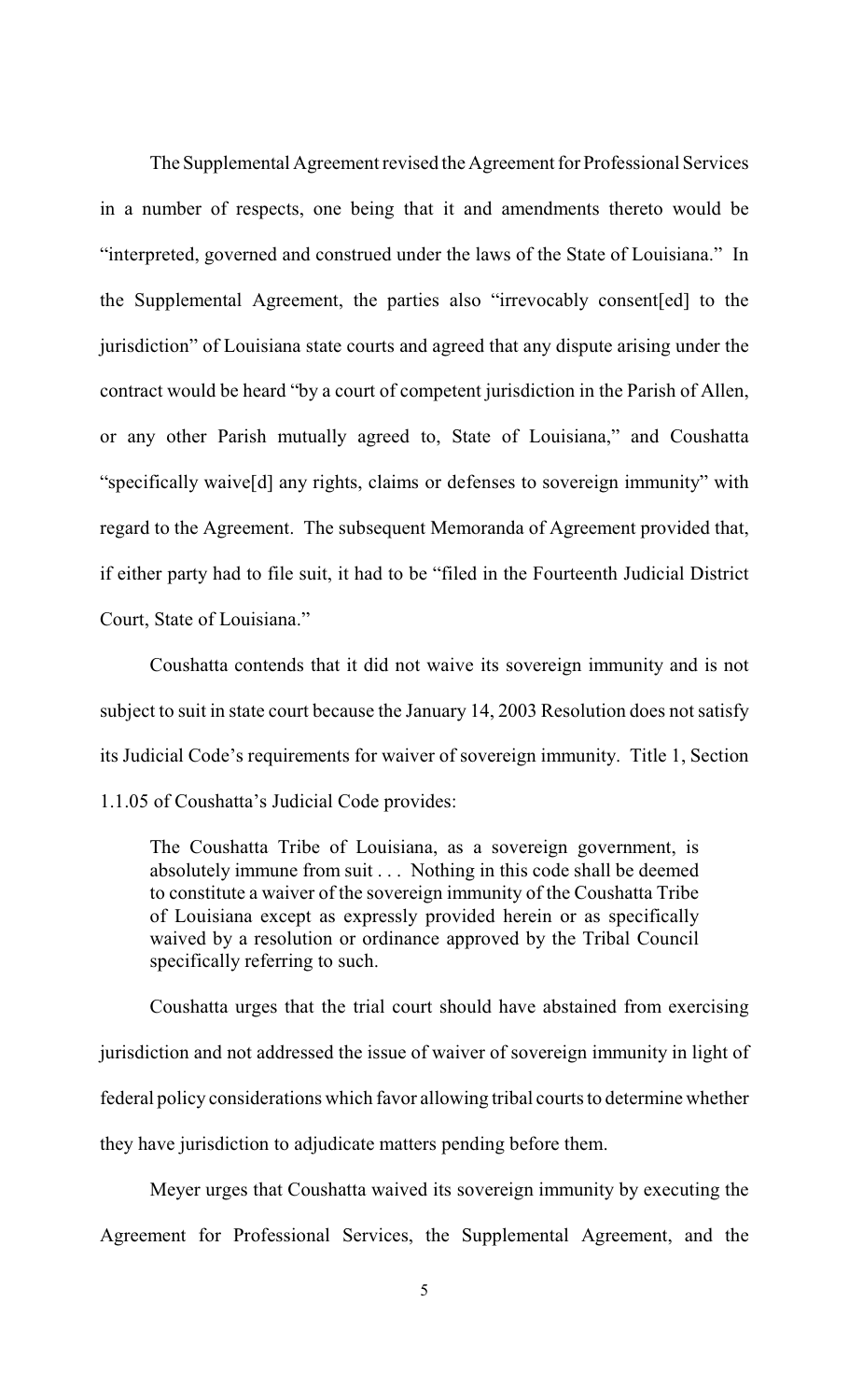Memoranda of Agreement and that there is no need to apply the exhaustion of tribal remedies doctrine. It contends that the trial court's judgment is correct and should be affirmed.

#### *Exhaustion of Tribal Remedies Doctrine*

The federal government favors and encourages tribal self-government, and in furtherance of these policies, the Supreme Court has held that a tribe whose jurisdiction has been challenged should have the first opportunity to determine the validity of such a challenge. *Iowa Mut. Ins. Co. v. LaPlante*, 480 U.S. 9, 107 S.Ct. 971 (1987); *Nat'l Farmers Union Ins. Cos. v. Crow Tribe of Indians*, 471 U.S. 845, 105 S.Ct. 2447 (1985). In *Iowa*, 480 U.S. at 16, 107 S.Ct. at 976 (quoting *National Farmers*, 471 U.S. at 857, 105 S.Ct. at 2454), the Court stated, "[r]egardless of the basis for jurisdiction, the federal policy supporting tribal self-government directs a federal court to stay its hand in order to give the tribal court a 'full opportunity to determine its own jurisdiction.'" This policy favors abstention by non-tribal courts to allow self-government and self-determination by Indian tribes of which tribal courts play an important role. *Nat'l Farmers*, 471 U.S. 845, 105 S.Ct. 2447. The policy allows tribal courts to be the first to respond to the invocation of or a challenge to their jurisdiction. It is prudential not jurisdictional. Therefore, it does not establish adjudicatory authority over lawsuits filed in tribal courts. *Id.* A tribal court's determination that it had jurisdiction is reviewable after tribal remedies have been exhausted. *Id*.

There are exceptions to the application of the doctrine. It does not apply in situations where: "an assertion of tribal jurisdiction 'is motivated by a desire to harass or is conducted in bad faith,'... or where the action is patently violative of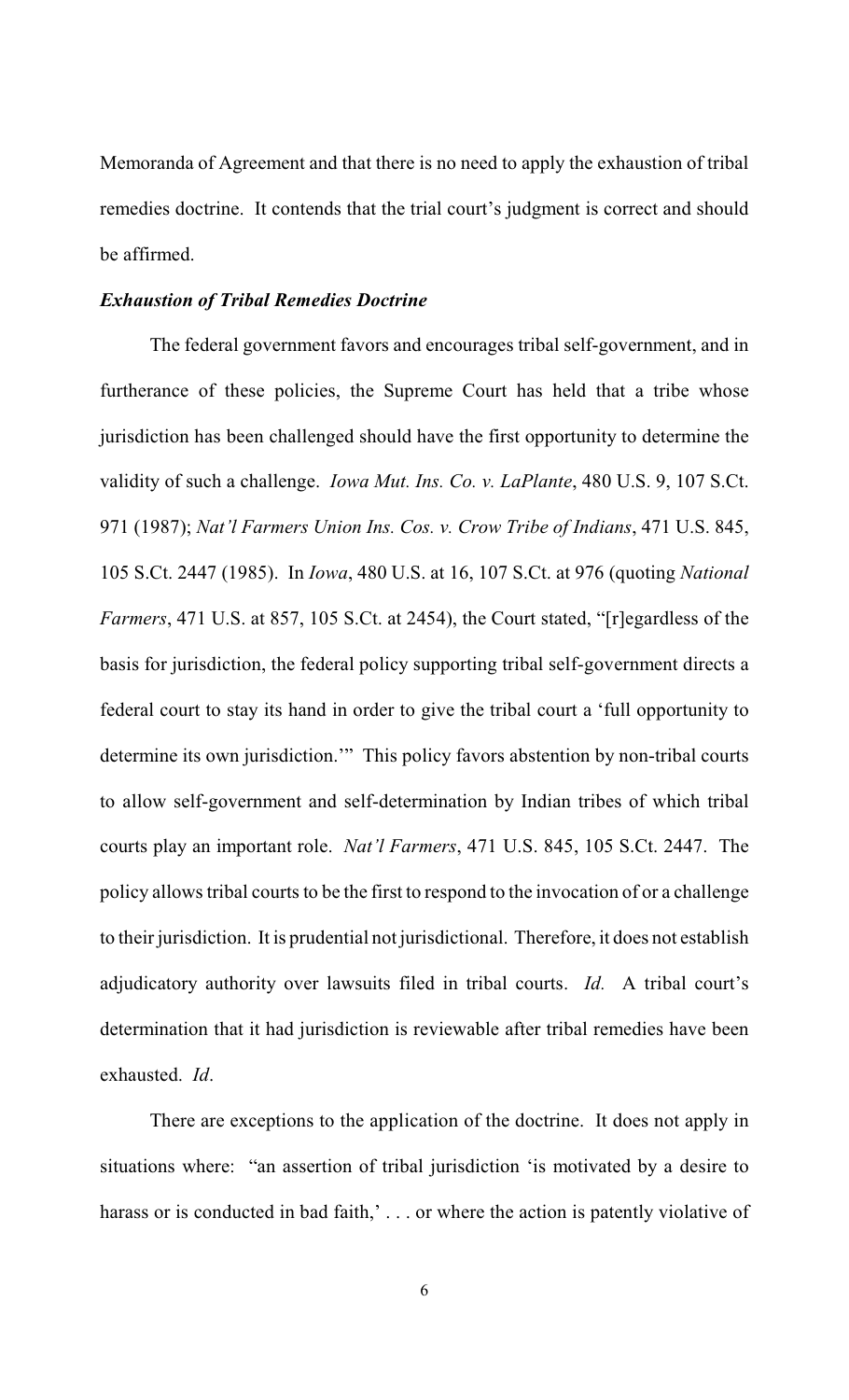express jurisdictional prohibitions, or where exhaustion would be futile because of the lack of an adequate opportunity to challenge the court's jurisdiction." *Id.* at 856, 105 S.Ct. at 2454, fn. 21 (internal citations omitted). It also does not apply "[w]hen . . . it is plain that no federal grant provides for tribal governance of nonmembers' conduct on land covered by *Montana* [*v. United States*, 450 U.S. 544, 101 S.Ct. 1245, (1981)]*'s* main rule," and the exhaustion requirement "would serve no purpose other than delay." *Strate v. A-1 Contractors*, 520 U.S. 438, 459, 117 S.Ct. 1404, 1416, fn. 14 (1997).

#### *Comity*

Being a prudential rule, the doctrine is applied as a matter of comity. *Nat'l Farmers*, 471 U.S. 845, 105 S.Ct. 2447; *Iowa,* 480 U.S. 9, 107 S.Ct. 971. Comity is a discretionary policy where "the courts of one state give effect to the laws of another state or extend immunity to a sister sovereign not as a rule of law, but rather out of deference or respect. Courts extend immunity as a matter of comity to foster cooperation, promote harmony, and build goodwill." *Levert v. Univ. of Ill*., 02-2679, p. 11 (La.App. 1 Cir. 9/26/03), 857 So.2d 611, 618, *writ denied*, 03-2994 (La. 1/16/04), 864 So.2d 635 (citations omitted). Unless there is an abuse of discretion by the trial court, the decision not to extend comity should not be overturned. *Id*.

The Supreme Court has not specifically held that the exhaustion of tribal remedies doctrine applies to state courts. However, the Court stated in *Iowa*, 480 U.S. at 16, 107 S.Ct. at 977 (emphasis added), that "[a]djudication of such matters *by any nontribal court* . . . infringes upon tribal law-making authority, because tribal courts are best qualified to interpret and apply tribal law."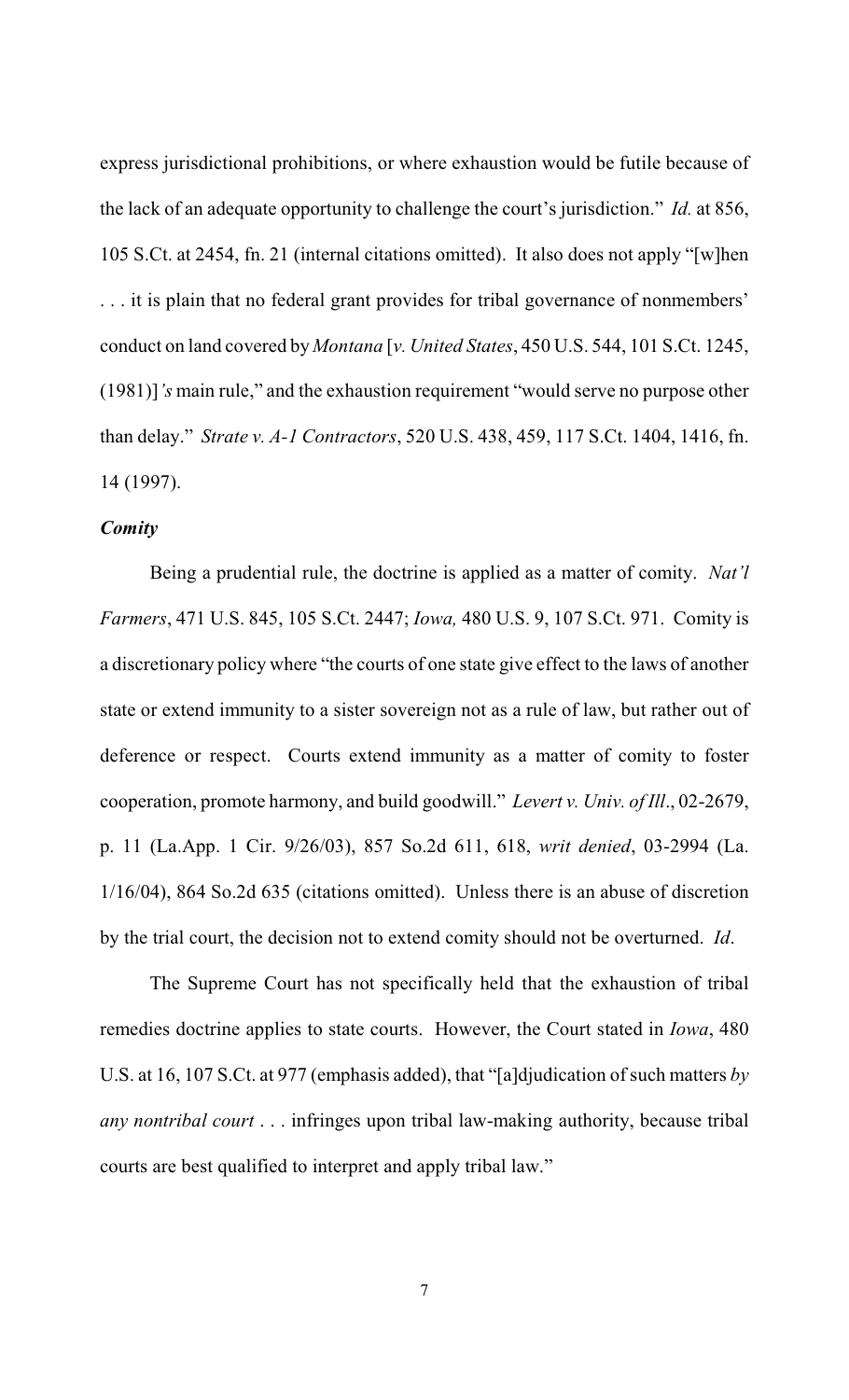The Louisiana Supreme Court has not addressed this issue, but prior decisions of this court appear to favor application of the doctrine where appropriate. In *Ortego v. Tunica BiloxiIndians of Louisiana d/b/a Paragon Casino*, 03-1001 (La.App. 3 Cir. 2/4/04), 865 So.2d 985, *writ denied*, 04-587 (La. 4/23/04), 870 So.2d 306, a former nonmember tribal employee sued the tribe for workers' compensation benefits. The tribe filed an exception of lack of subject matter jurisdiction, arguing that the state court should abstain from deciding the issue on the doctrine of exhaustion of tribal remedies and that there was no waiver of sovereign immunity. Another panel of this court noted two factors which weighed against application of the doctrine in that proceeding: the plaintiff's claim for workers' compensation was grounded in Louisiana law, not tribal law; and, suit was initially filed with the Louisiana Office of Workers' Compensation, not in the Tunica-Biloxi tribal court. The panel determined that those circumstances did "not lend themselves to an unbending application of the doctrine of exhaustion of tribal remedies as propounded by the Supreme Court in *National Farmers Union* and *Iowa Mutual,* where claims were pending in tribal court before suit was filed in federal court," *Id*. at 998, and concluded that the tribe's defense of tribal sovereign immunity was the appropriate basis for dismissal not exhaustion of tribal remedies. *See also, Webb v. Paragon Casino*, 03-1700 (La.App. 3 Cir. 5/12/04), 872 So.2d 641, where the findings and reasoning of *Ortego* were adopted by a second panel of this court.

Unlike *Ortego* and *Webb*, the following circumstances present here favor application of the exhaustion doctrine: 1) a contract between a tribe and a nonmember, not a Louisiana statute, is at issue; 2) the stated purpose of the contract is to provide economic support for Coushatta; 3) suit was filed first by Coushatta in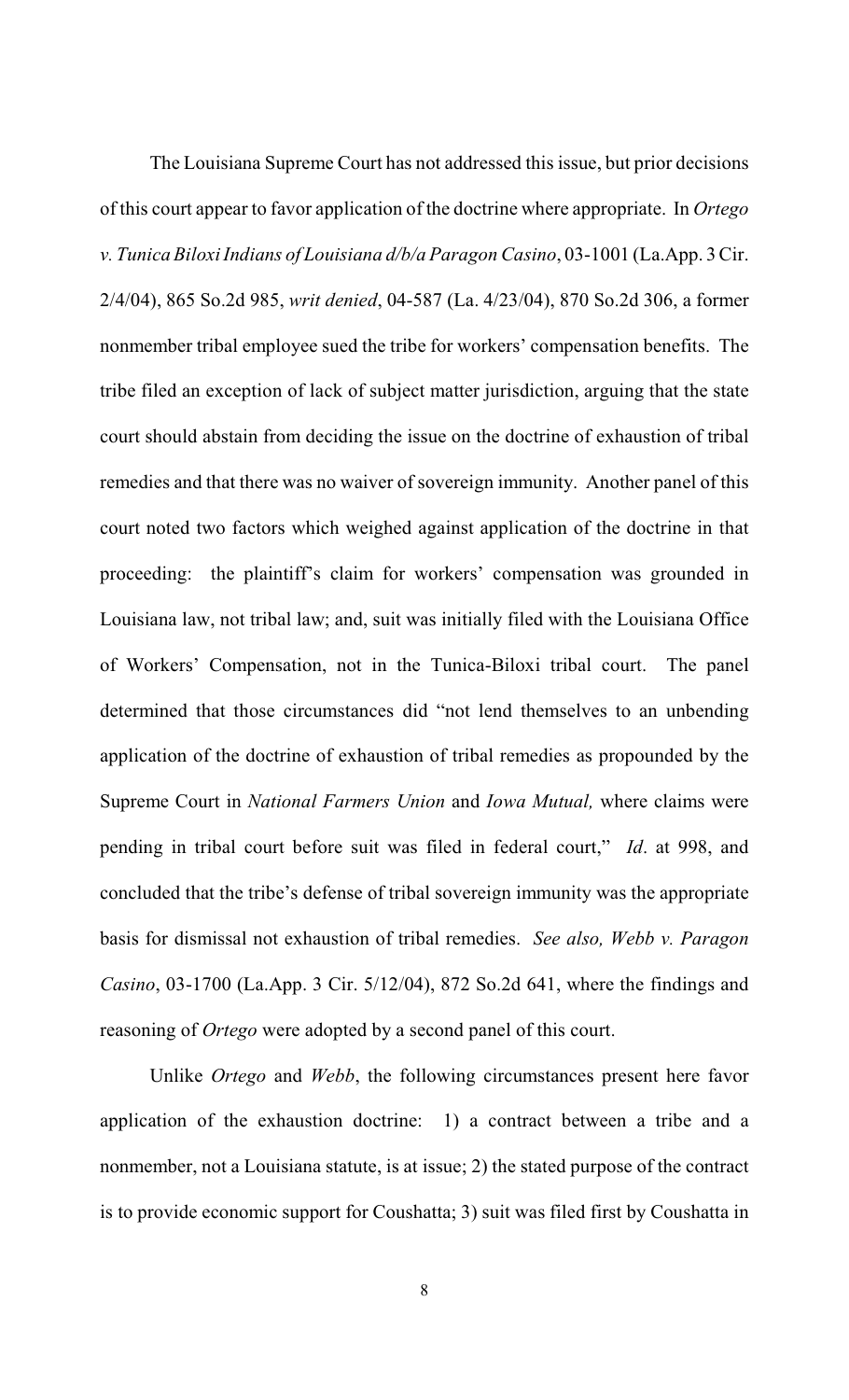its Tribal Court; and 4) interpretation and application of a tribal ordinance bears on the determination of whether the tribe waived sovereign immunity.

Courts of other states have also applied the exhaustion doctrine, finding that federal policy considerations favor application of the doctrine when suit is pending in tribal court and suit is then filed in state court. *See Teague v. Bad River Band of Lake Superior Tribe of Chippewa Indians*, 01-1256 (7/17/03), 265 Wis.2d 64, 665 N.W.2d 899; *Drumm v. Brown*, 15809 (7/28/98), 245 Conn. 657, 716 A.2d 50; and *Klammer v. Lower Sioux Convenience Store*, C6-95-279 (Minn.App. 8/1/95), 535 N.W.2d 379.

Meyer assigns a number of reasons why the doctrine should not be applied here. First, it points out that the doctrine is discretionary and is prudential not jurisdictional. It also contends that the structure of the Coushatta ordinance negates the need to observe the exhaustion doctrine. It argues that the introductory phrase in the sentence, "[n]othing in this Code shall be deemed to constitute a waiver of this sovereign immunity, except as expressly provided herein or as specifically waived by a resolution or ordinance approved by the Tribal Council specifically referring to such," renders the provision illogical and without application here because it applies only to other provisions of the Judicial Code.

We agree that the sentence is not well constructed; however, we do not believe Meyer's interpretation is accurate. Furthermore, we find this argument supports application of the exhaustion doctrine to allow the Tribal Court to determine the Tribal Council's intent when it enacted the ordinance.

Meyer also argues that the Tribal Court does not have jurisdiction over it. In *Montana*, 450 U.S. at 564, 101 S.Ct. at 1258 (1981), the Supreme Court held that as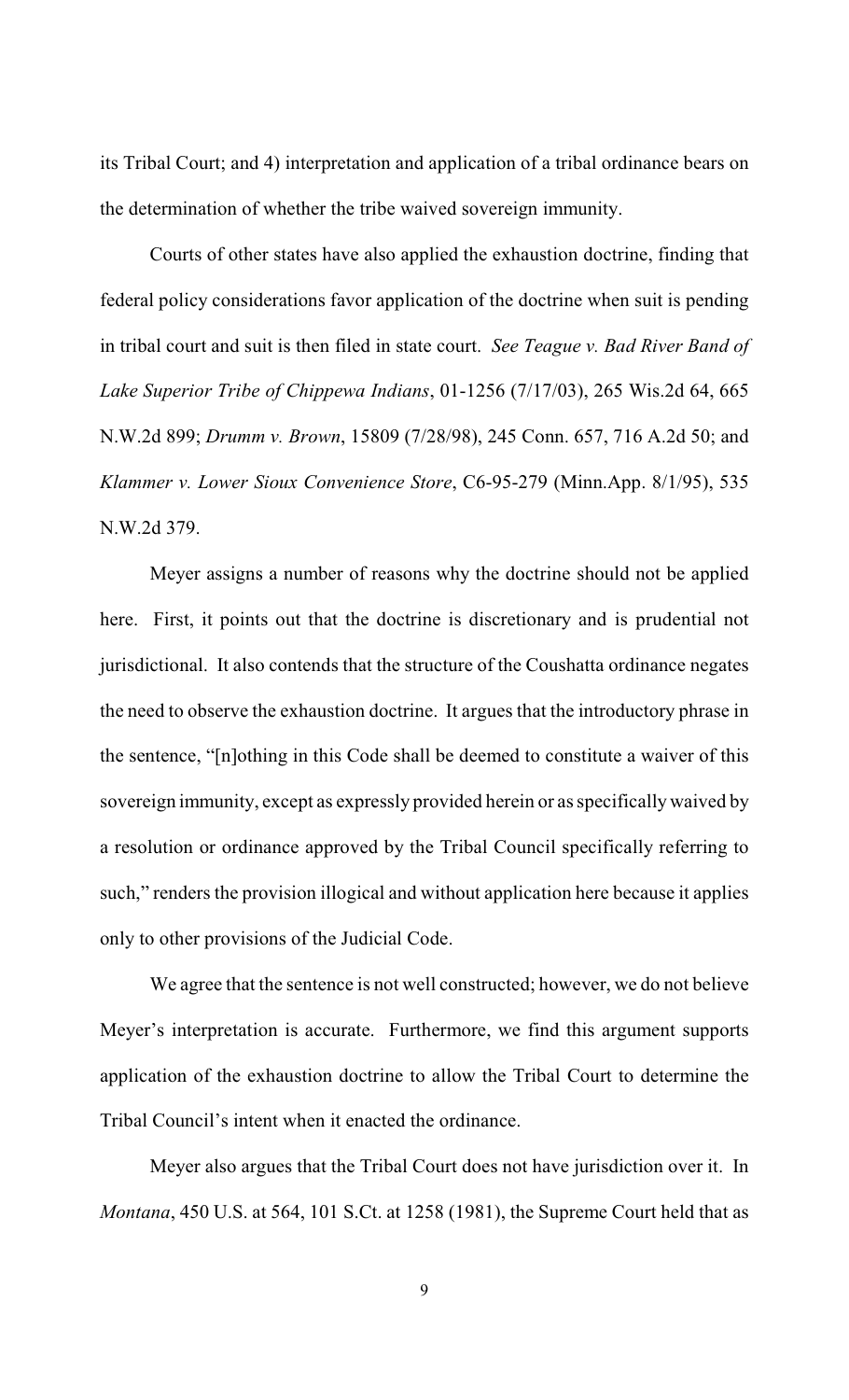a general rule tribal courts do not have civil jurisdiction over nonmembers, stating: "exercise of tribal power beyond what is necessary to protect tribal self-government or to control internal relations is inconsistent with the dependent status of the tribes, and so cannot survive without express congressional delegation." The Court has identified two exceptions to this general rule. The first is a tribe's regulation "through taxation, licensing, or other means, the activities of nonmembers who enter consensual relationships with the tribe or its members, through commercial dealing, contracts, leases, or other arrangements." *Id*. at 565, 101 S.Ct. at 1258. The second is a tribe's "inherent power to exercise civil authority over the conduct of non-Indians on fee lands within its reservation when that conduct threatens or has some direct effect on the political integrity, the economic security, or the health or welfare of the tribe." *Id*. at 566, 101 S.Ct. at 1258.

Coushatta contends that its claims against Meyer satisfy these exceptions because the contracts are a consensual relationship between it and Meyer and because it has expended a significant investment under the contracts, which has a direct effect on the economic security and/or wealth of the tribe. Meyer disagrees and argues that the choice of law and forum selection provisions of the contracts evidence that it consented to trial in the Fourteenth Judicial District Court only, not Coushatta's Tribal Court; therefore, the consensual relationship exception of *Montana* does not apply. Meyer seems to argue that Supreme Court decisions after *Montana* require that a nonmember affirmatively consent to a tribe's jurisdiction for the consensual relationship exception to apply. This argument is without merit.

In *Atkinson Trading Co. v. Shirley*, 532 U.S. 645, 121 S.Ct. 1825 (2001), the Supreme Court clarified that for the consensual relationship exception to apply in the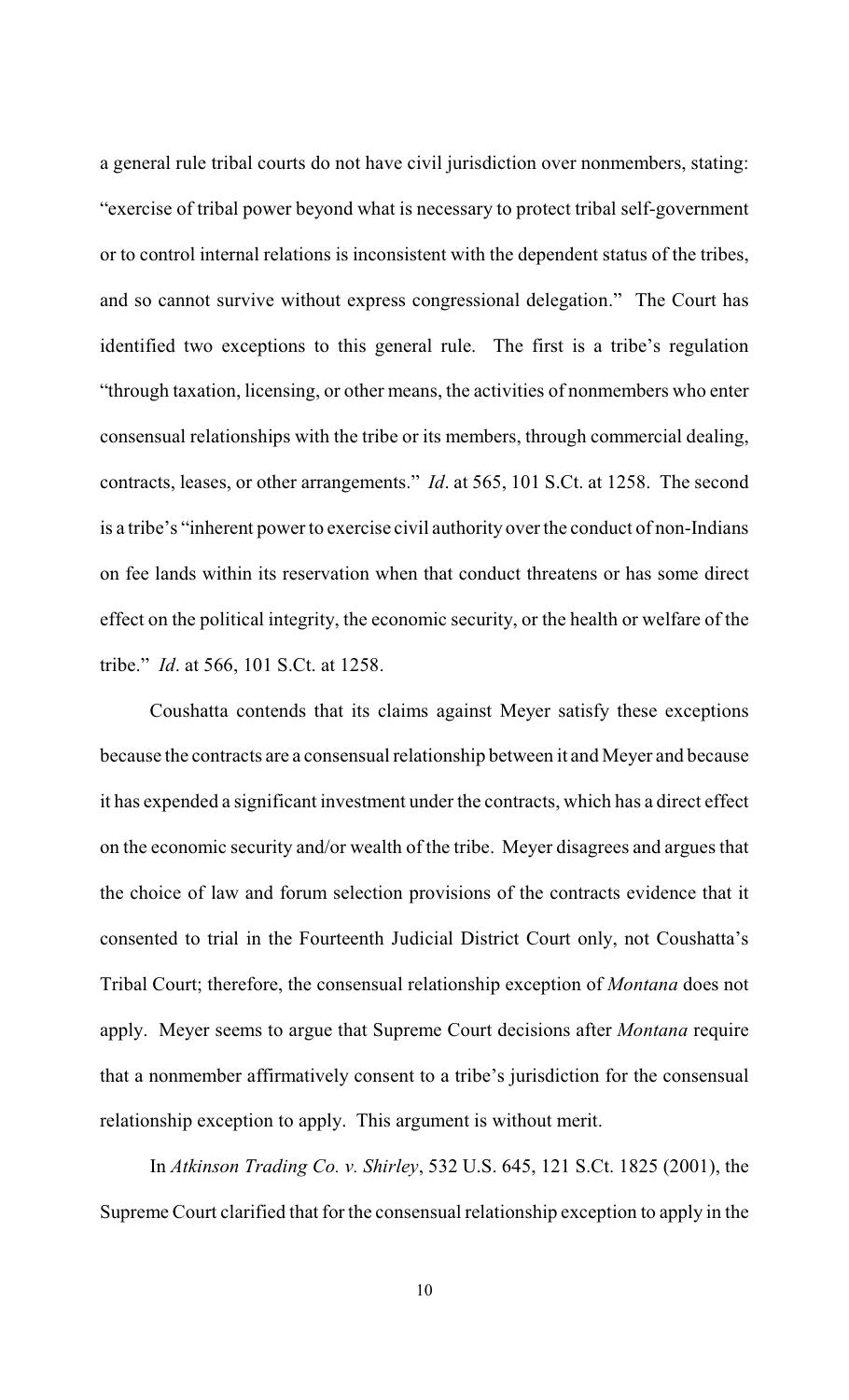context of the imposition of a tax or regulation there must be a nexus between the consensual relationship and the tax or regulation imposed by the tribe. Accordingly, "[a] nonmember's consensual relationship in one area . . . does not trigger tribal civil authority in another." *Id*. at 656, 121 S.Ct. at 1833-34. The Supreme Court held that a nonmember hotel owner whose hotel was situated on non-Indian fee land, i.e., privately-owned land within reservation boundaries, could not be required to collect a hotel occupancy tax from its hotel guests, finding the hotel owner did not consent to collect the tax simply because he was an "Indian trader" authorized to conduct commerce with the tribe under federal law. There was no nexus between the hotel owner's consensual relationship with the tribe as Indian trader and the hotel owner's relationship with his nonmember hotel guests, which was the basis for the tax.

*Atkinson* reiterated that *Montana* requires only that the consensual relationship stems from "commercial dealing, contracts, leases, or other arrangements," *Montana*, 450 U.S. at 565, 101 S.Ct. at 1258, and demonstrated that the nature of the relationship with the tribe determines whether the nonmember consented to tribal jurisdiction. It does not support Meyer's argument.

*Strate*, 520 U.S. 438, 117 S.Ct. 1404, also does not support Meyer's position. In *Strate*, two individuals were involved in an automobile accident on a portion of a North Dakota state highway that was situated within an Indian reservation. Neither individual was a member of the tribe whose reservation was the site of the accident. The plaintiff sued the defendant in tribal court to recover for injuries she sustained as a result of the accident. The defendant, who contracted with the tribe to perform landscape work on the reservation, filed suit in federal court seeking a judgment declaring that the tribal court did not have jurisdiction to adjudicate the matter. The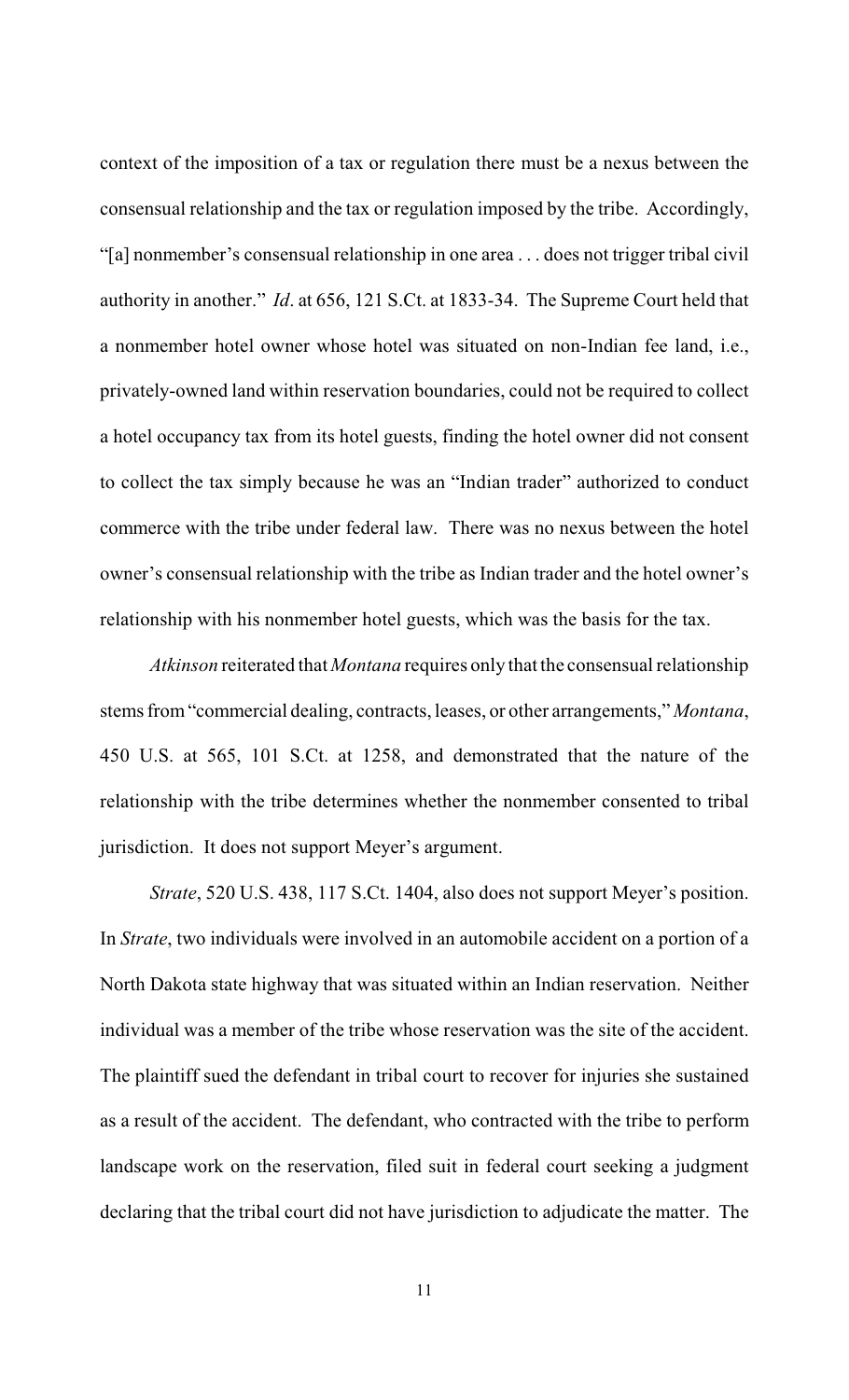Supreme Court concluded that there was no nexus between the defendant's consensual relationship with the tribe (contract to provide landscape work) and the suit by the plaintiff. The tribal court did not have subject matter jurisdiction, and the defendant did not have to wait until the those proceedings concluded to challenge that court's jurisdiction.

In *Nevada v. Hicks*, 533 U.S. 353, 121 S.Ct. 2304 (2001), the Supreme Court held that a tribal court could not assert jurisdiction over a civil rights claim under 42 U.S.C. § 1983 filed by a tribe member against a state official, who executed a search warrant on the tribe member's home with regard to suspected state law violations outside the reservation, because tribal courts are not courts of general jurisdiction and regulation of state officers in that situation was not essential to the tribe's selfgovernment or internal relations. The Supreme Court again concluded that the tribal court did not have subject matter jurisdiction, and there was no need to adhere to the exhaustion doctrine because the only purpose it would serve was to delay the matter.

The relationships in these cases are not comparable to the relationship at issue here, and the holdings therein do not support Meyer's claims. There is a direct nexus between Coushatta and Meyer's consensual, contractual relationship and Coushatta's suit in Tribal Court which is based on that relationship. Therefore, if Coushatta did not waive its sovereign immunity, the Tribal Court has jurisdiction to adjudicate Coushatta's claims as explained in *Montana* and *Atkinson*, and it is appropriate to allow the Tribal Court to address the issue of waiver first.

# *Subject Matter Jurisdiction*

Meyer also urges that particular provisions of the contracts, i.e., the arbitration provision of the Agreement for Professional Services and the choice of law and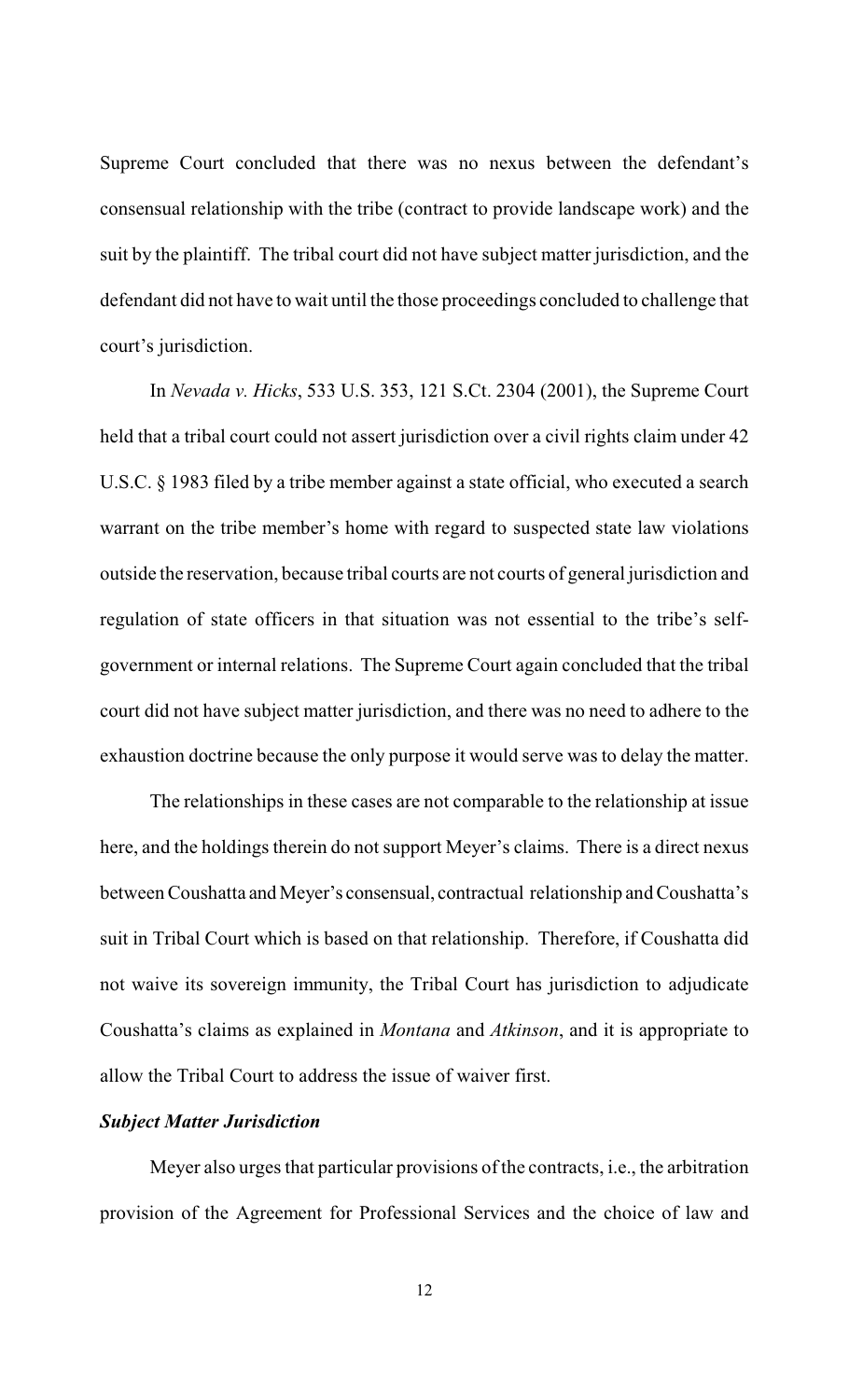choice of forum provisions of the contracts Supplemental Agreement and Memoranda of Understanding, waive Coushatta's sovereign immunity. Therefore, the trial court has subject matter jurisdiction, and it is not necessary for the trial court to defer to the Tribal Court.

The exhaustion doctrine was not at issue in any of the cases cited by Meyer. Therefore, while discussion in those cases addressed the validity of waivers of sovereign immunity, they are distinguishable from this case and do not support Meyer's claim that the exhaustion doctrine should not be applied by this court.

Additionally, actual authority was not at issue in three of the cases Meyer cites in support of its position. In *C & L Enterprises,* 532 U.S. 411, 121 S.Ct. 1589, the Supreme Court held that an arbitration clause which provided for enforcement of any arbitration award in accordance with the laws of Oklahoma waived sovereign immunity; however, the Court specifically noted that authority to waive sovereign immunity was not at issue. The issue in *Rush Creek Solutions, Inc. v. Ute Mountain Ute Tribe*, 03-0517 (Colo.App. Div.II 8/12/04), 107 P.3d 402, was apparent authority, not actual authority, to waive sovereign immunity, as the tribe did not have any procedure for waiving sovereign immunity, and in *Bradley v. Crow Tribe of Indians*, 02-474 (Mont. 4/15/03), 67 P.3d 306, proof of the contract waiving sovereign immunity, not authority to waive sovereign immunity, was at issue.

In *Smith v. Hopland Band of Pomo Indians*, A093277 (Cal.App.1st Dist. 1/9/02), 95 Cal.App. 4th 1, 115 Cal.Rptr.2d 455, a tribal chairman's authority to waive sovereign immunity was at issue, but the entire contract containing the waiver was presented to and accepted by the entire tribal council, rendering the issue of authority to waive immunity moot. Consequently, the court's lengthy discussion of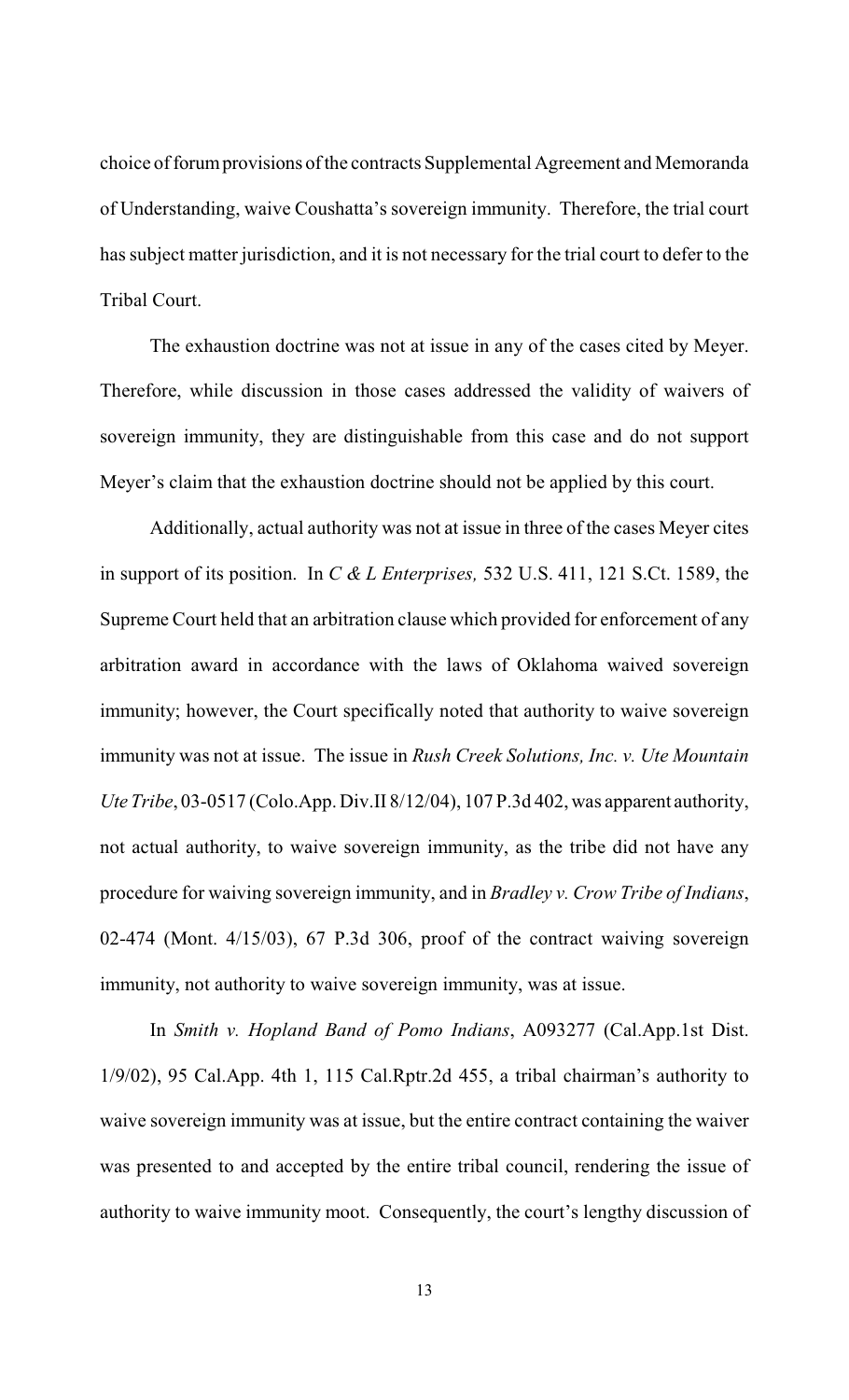other factors regarding sovereign immunity was dicta. Lastly, in *Warburton/Buttner v. Tunica-Biloxi Tribe of Louisiana*, D040158 (Cal.App. 4 Dist. 11/26/02), 103 Cal.App. 4th 1170, the determination of waiver was made in the context of whether the plaintiff should be allowed to conduct discovery to prepare an opposition to the tribe's exception of lack of subject matter jurisdiction, not in the context of the merits of the exception itself.

Meyer also points to the affidavits of the former Tribal Council Chairman and former Tribal Council members in which they aver that waivers of sovereign immunity were customarily included in contracts without specific resolutions authorizing them, that they had plenary power to govern Coushatta, and that they knew Coushatta had to waive its sovereign immunity to do business with nonmembers to support its position that the contracts waived Coushatta's sovereign immunity. Coushatta refutes the import of Meyer's arguments with evidence establishing that nonmembers doing business with the Tribe regularly obtained specific resolutions waiving sovereign immunity as provided in the Judicial Code. These arguments and the contradictory supporting evidence favor allowing the Tribal Court to determine whether Coushatta waived its sovereign immunity in its contracts with Meyer.

## *Res Judicata*

Meyer urges that the Tribal Court's determinations will be res judicata as a reason for not extending comity in this matter. We do not view this as a valid reason to refuse to allow the Tribal Court the opportunity to determine whether Coushatta waived its sovereign immunity. Furthermore, as previously stated, a tribal court's exercise of jurisdiction is reviewable. *Nat'l Farmers,* 471 U.S. 845, 105 S.Ct. 2447.